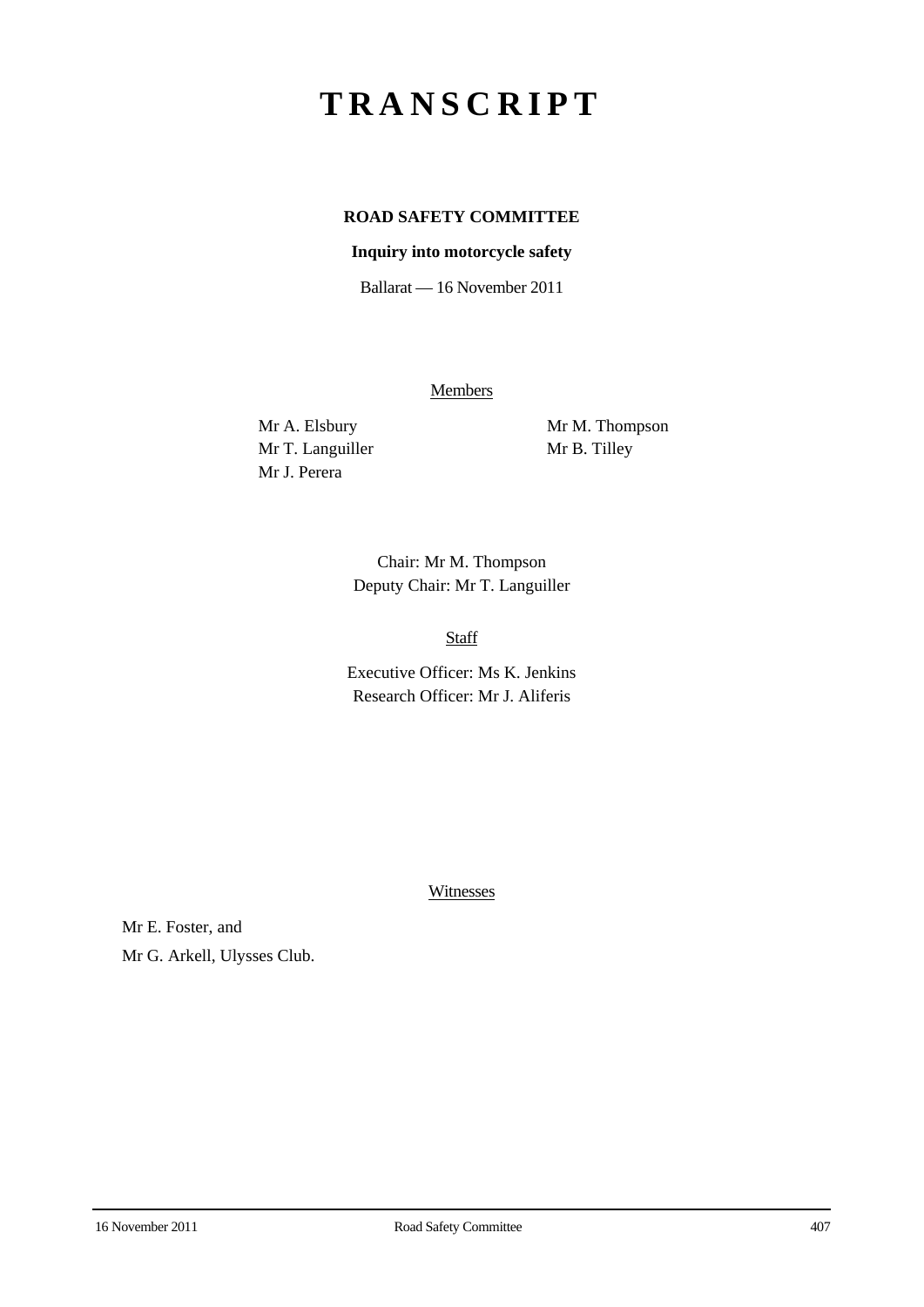**The CHAIR** — Thank you very much, Mr Glenn Arkell and Mr Eric Foster, for attending the Victorian parliamentary Road Safety Committee hearings in Ballarat. Our ultimate object is to reduce the level of death of injury on Victoria's roads through motorcycle accidents against a range of benchmark measures, including road design, technological developments applying to motorcycles and also in relation to rider behaviour. By way of further preliminary description to you, you are aware now that you have the benefit of parliamentary privilege. We can take evidence in camera. Mobile phones should also be turned off in the back stalls, as applicable.

You are aware that we are happy to ask a range of questions. We invite you to make comments that you would like to speak to on behalf of your club. I think we have seen a couple of motorbikes on the footpath that were certainly still there at 2.30 p.m.

**Mr ARKELL** — Good.

**Mr ELSBURY** — That's lucky, isn't it?

**The CHAIR** — They were some fine machines. You are aware of my colleagues too. It is over to you.

**Mr ARKELL** — When first tasked by — —

**The CHAIR** — Perhaps you could introduce yourself by giving your name and postal address.

**Mr ARKELL** — Sure. My name is Glenn Arkell. My postal address is P.O. Box 421, Buninyong, 3357. My residence is at  $\langle$ address confidential $>$ , which is — —

**The CHAIR** — How do you spell <address confidential>?

**Mr ARKELL** — <address confidential>.

**Mr LANGUILLER** — Which bike do you own? The BMW or the — —

**Mr ARKELL** — No, I own the real one.

**Mr LANGUILLER** — I just want to know. One bike and one address together.

**Mr ARKELL** — I have 2330 metres to travel on dirt road on a Gold Wing and that is not pleasant, but I get there. When first tasked with the opportunity to come and present I was very scared. I had no idea what to expect or what to do and started to gather some information basically from club members, because we are here presenting on behalf of our club members. They are not just personal views, they are the club's views collectively.

We put together a bit of a screed and then discovered the Victorian Motorcycle Council's submission that was put to you in September of this year. We read through that and it covered everything that we wanted to mention or could mention, and bucketloads more. I am not sure whether we really need to give you this. We are happy to give it to you.

**The CHAIR** — Can I have a quick look at the length of it?

**Mr ARKELL** — It is only a one-pager. I was not sure of the protocols involved.

**The CHAIR** — I invite you to read your submission into the record so that we have your viewpoint expressed from Ballarat, then we can ask some questions in relation to it.

**Mr ARKELL** — Yes, sure. We are here on behalf of the local Ulysses branch in Ballarat, a group of 75 paid-up motorcyclists, which represents a total of 1800 years of motorcycling experience, so that is quite a bit. This was from a survey of 31 members who have an average of 24 years each of motorcycling experience. It is an undisputed fact that motorcycling is an inherently riskier means of transport than travelling by car. This is understood and accepted by motorcyclists in general.

A review of the statistics from the TAC website shows a distinct bias on demonstrating this through the following quote: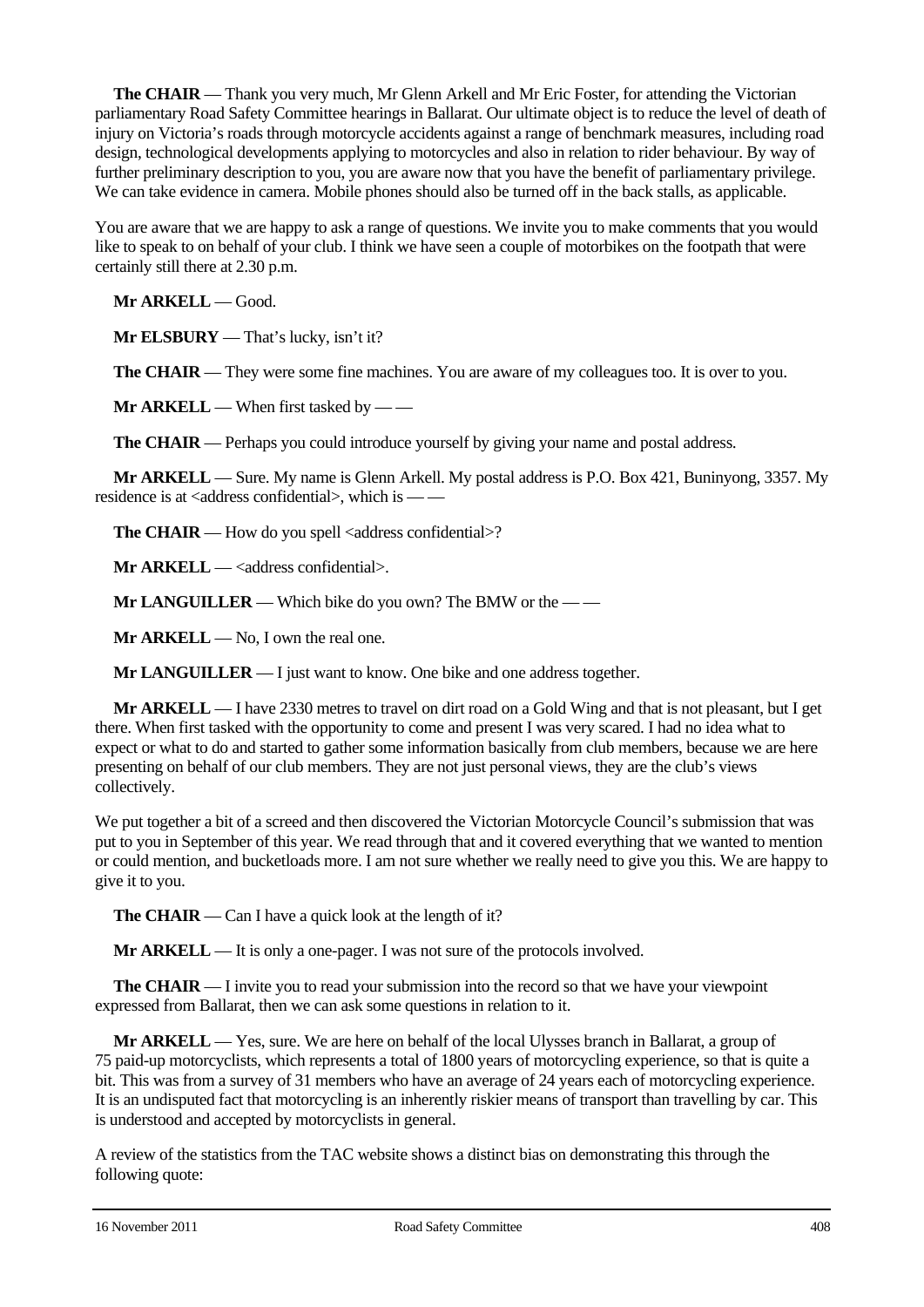Of the 288 people killed on Victoria's roads in 2010, 49 were riders of motorcycles, representing 17 per cent of the road toll.

What the statistics do not show is the cause of the accident. The statistics go on to highlight that there were 975 claims for motorcyclists involving hospital admissions for the same period. Any motorcycling accident is more probably going to result in an injury needing medical attention compared to a car accident — that is, a motorcyclist travelling at the prescribed speed limit of 50 kilometres per hour as a car driver reverses out of a driveway without looking will probably result in the motorcyclist needing hospital attention. Where would this statistic fall in the TAC view? That is a rhetorical question.

Statistics on road accidents involving any mode of transport need to be collected and collated into detailed categories to make these statistics show the real picture and to be meaningful for analysis in support of programs and projects for the future to help all road users. Current data collection that is published on the TAC website does not support any real trend analysis.

The most important aspect of driver/rider training is awareness of your environment. This encompasses road conditions, traffic conditions, weather, vehicle condition and personal condition.

I have then gone through and put into bullet points the terms of reference for the inquiry and responded in a similar form. I must confess I have referred to the Victorian Motorcycle Council's submission on many of them, including items (a) and (b). On item (c) I have stated — —

**The CHAIR** — Please read them through.

**Mr ARKELL** — I will do. They are:

- (a) Covered in the above statement and support comments made in the submission by VMC (9 September 2011);
- (b) Covered in the above statement and support comments made in the submission by VMC (9 September 2011);
- (c) More promotion of protective clothing not necessarily needing reflectors all over the place as 95 per cent of motorcycle accidents are in daylight hours. You can't protect idiots from themselves —

meaning people who do not wear the appropriate gear.

- (d) More promotion of defensive driving/riding during training this would specifically include pointing out to drivers that they be more aware of riders;
- (e) Off-road means no licence is necessary therefore who and how would anyone be responsible for these people other than themselves or their adult supervisors?
- (f) Stay-up-right do a great job. We don't believe the 120 hours will be effective for motorcyclists on Ls though, it will just encourage falsifying records or riding without a licence altogether.
- (g) Wire rope barriers are atrocious and support comments made in the submission by VMC (9 September 2011);
- (h) Support comments made in the submission by VMC (9 September 2011);
- (i) TAC premium is an unfair surcharge on a minority group and support comments made in the submission by VMC (9 September 2011);
- (j) motorcycle safety levy has benefited all road users not just motorcyclists and is therefore unfairly funding improvements for all; and
- (k) more funding to ensure road works are maintained appropriately for the safety of all.

#### That is it.

**Mr LANGUILLER** — Thank you for your submissions, and thank you for keeping up with the committee's work today. The first question, if I may: do you recommend your members undergo additional training?

**Mr ARKELL** — Personally, yes. As a club I believe it is fully supported to do additional training.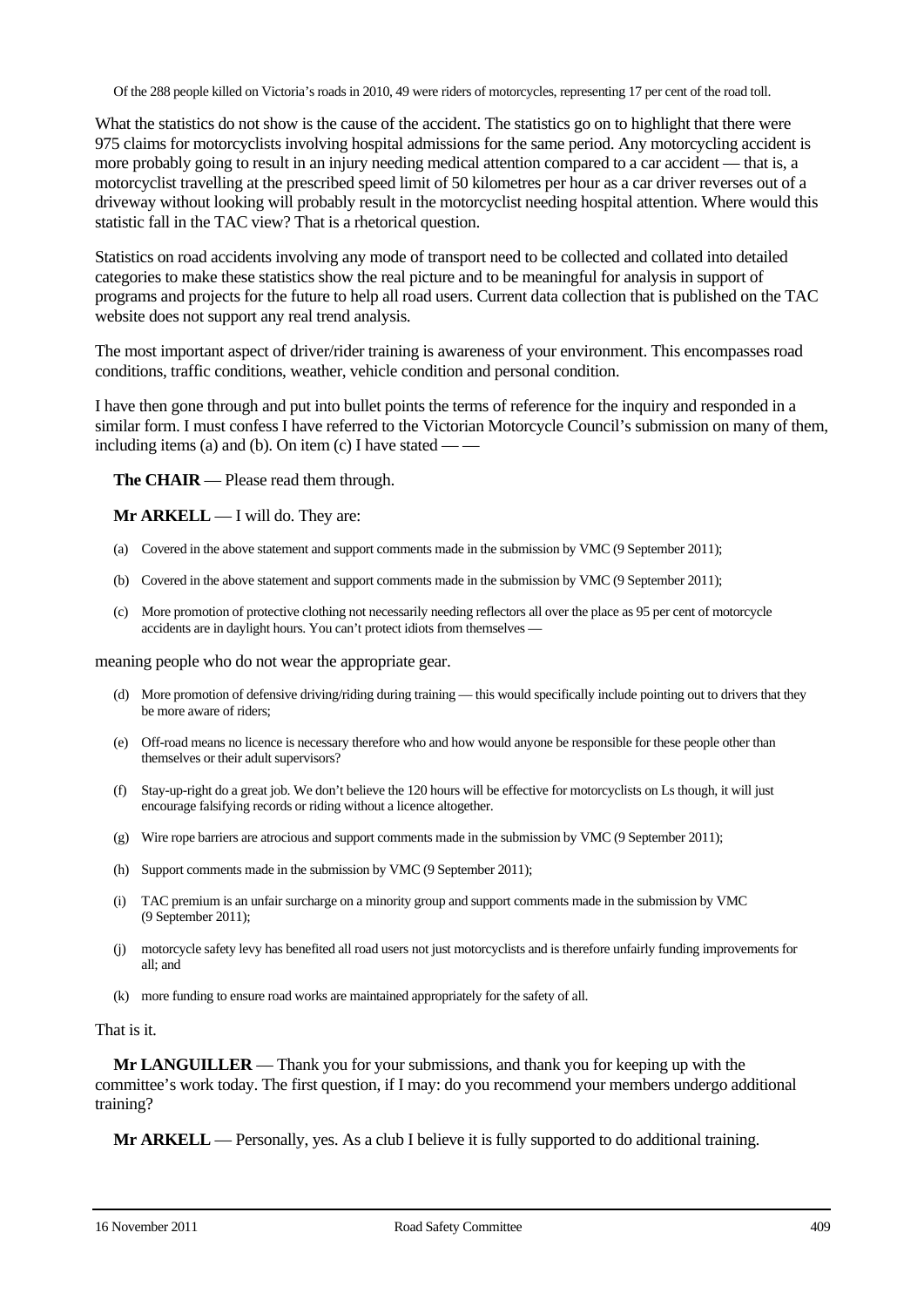**Mr FOSTER** — The national Ulysses Club actually provides a partial rebate for the cost of advanced rider training once a year, so those of us who have done a course have received a third or a half of the money back from the national Ulysses body.

**Mr LANGUILLER** — Should it be made compulsory?

**Mr ARKELL** — Personally I do not believe so.

**Mr FOSTER** — The funding from the national Ulysses or the rider training? Is that the question? In our view, yes; additional rider training — advanced rider training — should be made compulsory at some stage in a rider's life, perhaps every five years.

**Mr ARKELL** — On a five-year skip I think it would benefit everyone. Making it compulsory is probably a little strong as a turn of phrase, but I would very much support a five-year rolling repeat of the advanced training.

**Mr FOSTER** — This year one of our club members, Mark, contacted Honda riding — —

**The CHAIR** — Mark who? Surname?

**Mr FOSTER** — Mark Nicoll. He belongs to the club. Mark contacted HART, which is Honda Australia Rider Training and inquired whether if we had a number of riders who wanted to do an advanced course, they would send the instructors to Ballarat and enable it to happen here. HART agreed, and we spent a day going through an advanced course. There were 12 or 15 of us who did the course. Even for those of us who were very experienced — one of them is Mark there, who does about 40 000 kilometres a year on a bike, and he still was able to get something out of that course. For those who did not have the experience, they got an enormous amount out of it, so it is highly recommended by us.

**Mr LANGUILLER** — Just quickly, if I may, I have a couple of questions. Thirty thousand paid-up, mature-age motorcyclists — how much do you pay to belong to the club? What is the fee?

**Mr ARKELL** — That is a good question. My wife pays all the bills at our place. I think it is \$60 for three years or something — \$90 for three.

**Mr FOSTER** — It is \$90 for three to join the national body, and then it is \$20 a year to join the local body.

**Mr ARKELL** — Not join — pay for a subscription to the newsletter.

**Mr FOSTER** — True.

**Mr LANGUILLER** — Mature age — what does that mean?

**Mr ARKELL** — Anyone over 40.

**Mr LANGUILLER** — What about under 40? You cannot belong to the club? Excuse my ignorance.

**Mr ARKELL** — No, that is quite all right. The Ulysses group is for 40-year-olds and over. You join the Ulysses after you turn 40 as a junior member, and you become a full member at 50.

**Mr LANGUILLER** — It leads me onto my final question, if I may. If you can refer to item  $(k)$  — I will read it:

The ways government can work with non-government stakeholders to achieve motorcycle safety outcomes.

You talked about more roadworks and so on, but do you not think there is a bigger role, if I may suggest, that you can play in partnership, in mentoring and in working particularly with younger riders who are coming onto the roads? I think this is a good opportunity to identify potential partners where the clubs can play a bigger role. I am not saying a better role — I think they play a good role, but is there a different role or a new role that perhaps you could identify in which you can assist in making our roads safer where you could provide mentoring, as happens in other jurisdictions? I am a swimmer. I learnt to swim in open sea with old-time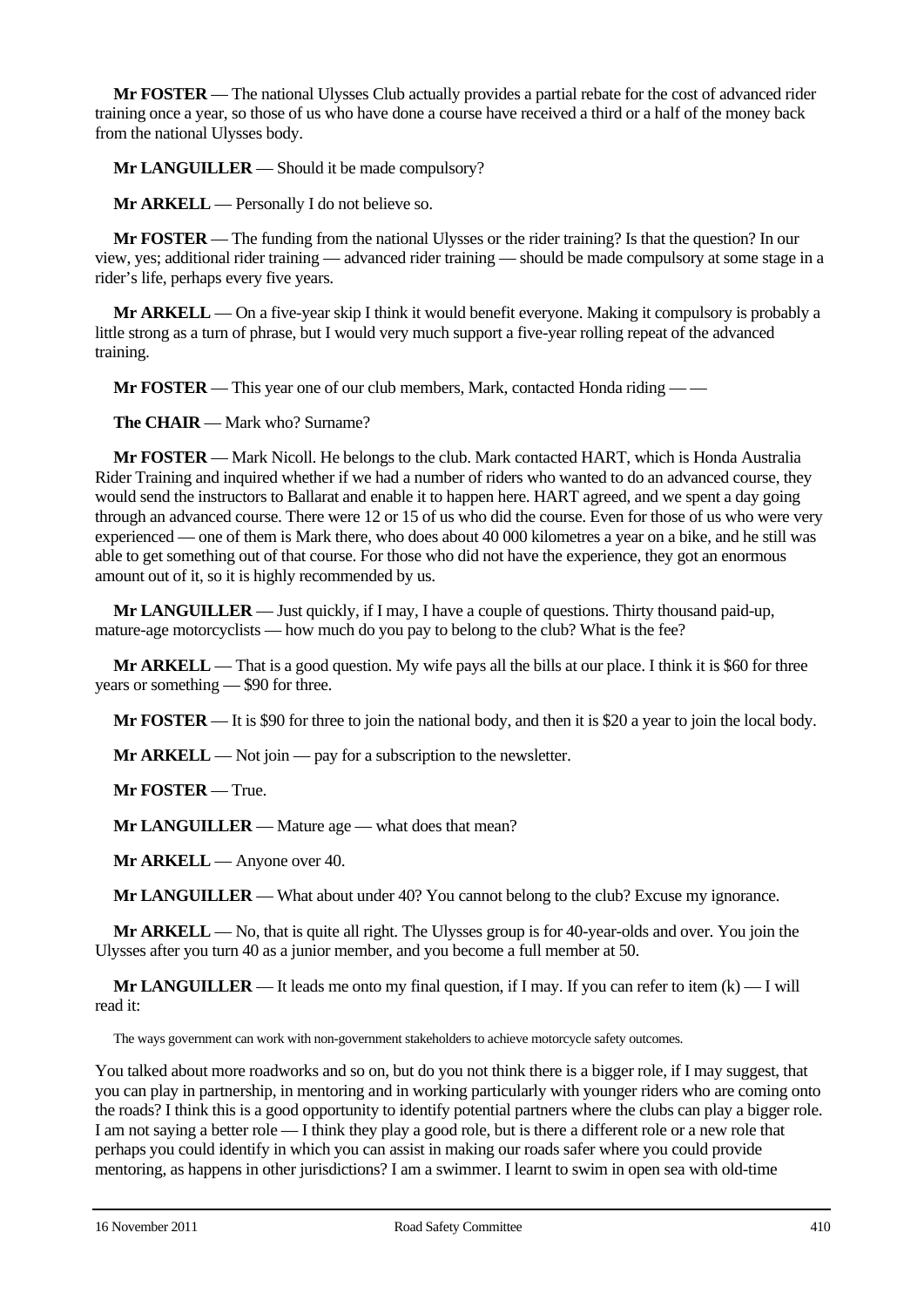swimmers — people in the ages of 70 and 80. There are a few tricks up there as well. I was mentored into this, if you like, as a younger, novice swimmer. Is there a role for the club?

**Mr ARKELL** — There certainly could be, I think. I think it would be a great opportunity for young riders to become involved with the Ulysses group and both socialise and go out riding to gain additional experience with the older, experienced riders.

**Mr LANGUILLER** — But you can only belong to the club at the age of 40 and up.

**Mr ARKELL** — Correct. David Hyatt, who presented earlier, is a prime example. He has been a social member — no, I cannot use the word 'member' because he is not. He has been socialising with the Ulysses group here in Ballarat for the past 10 years, and he has only just turned 46, I think he said.

**Mr LANGUILLER** — But if you are 25 — I am sorry to persist with this, but if you are 25, can you belong to the club?

**Mr ARKELL** — You cannot belong as an official member, but there is nothing to stop you from coming to our meetings and social gatherings and coming riding with us — nothing to stop you at all.

**Mr FOSTER** — Let me tell you: a 25-year-old would not hang around with a bunch of old geezers like us.

**Mr ARKELL** — Speak for yourself!

**Mr FOSTER** — They would not — we are too old, in that we have a chap who — —

**Mr LANGUILLER** — What about a youth branch?

**Mr FOSTER** — We have chap who is 84 and still rides his motorbike, which he bought in 1983 at the BMW factory in Germany. He still rides it today; he did 700 kilometres on the weekend. A 25-year-old bloke hangs out with us because we are of a mature age where we all wear the safety gear, and if he is half-inclined to not wear it because it is hot, he would not hang around with us. You swim with the elders because they can teach you something, but often the 25-year-old already knows it all — he thinks.

**Mr ELSBURY** — Thank you very much for your contribution to our inquiry. Just in relation to your membership, you said that you have this 1600 years of experience.

**Mr FOSTER** — Eighteen hundred.

**Mr ELSBURY** — Eighteen hundred years of experience amongst your members. How many are return riders — people who in their younger years hopped on a bike, burnt around, got married and settled down and suddenly the bike gets put in the garage.

**Mr ARKELL** — Pick me!

**Mr ELSBURY** — How many would you say, roughly, would be return riders?

**Mr ARKELL** — A guess — 50 per cent? That is a guess, but I think it would be pretty close. I am a prime example of that situation.

**Mr ELSBURY** — Given that return riders tend to have incidents when they hop on a bike again — because the technology has improved it is not the same bike it used to be and you have forgotten, basically, just how the bike handles underneath — do you see any value in either not renewing motorcycle licences automatically or a return-to-the-road licensing structure?

**Mr ARKELL** — Tricky question. For me personally my situation was that I gave up the bike when I bumped into the back of a Commodore in Melbourne in the city when it stopped in the middle of the intersection after the traffic lights changed green. I did a complete flip over the handlebars in my suit and landed on my feet, luckily.

**Mr TILLEY** — Good trick!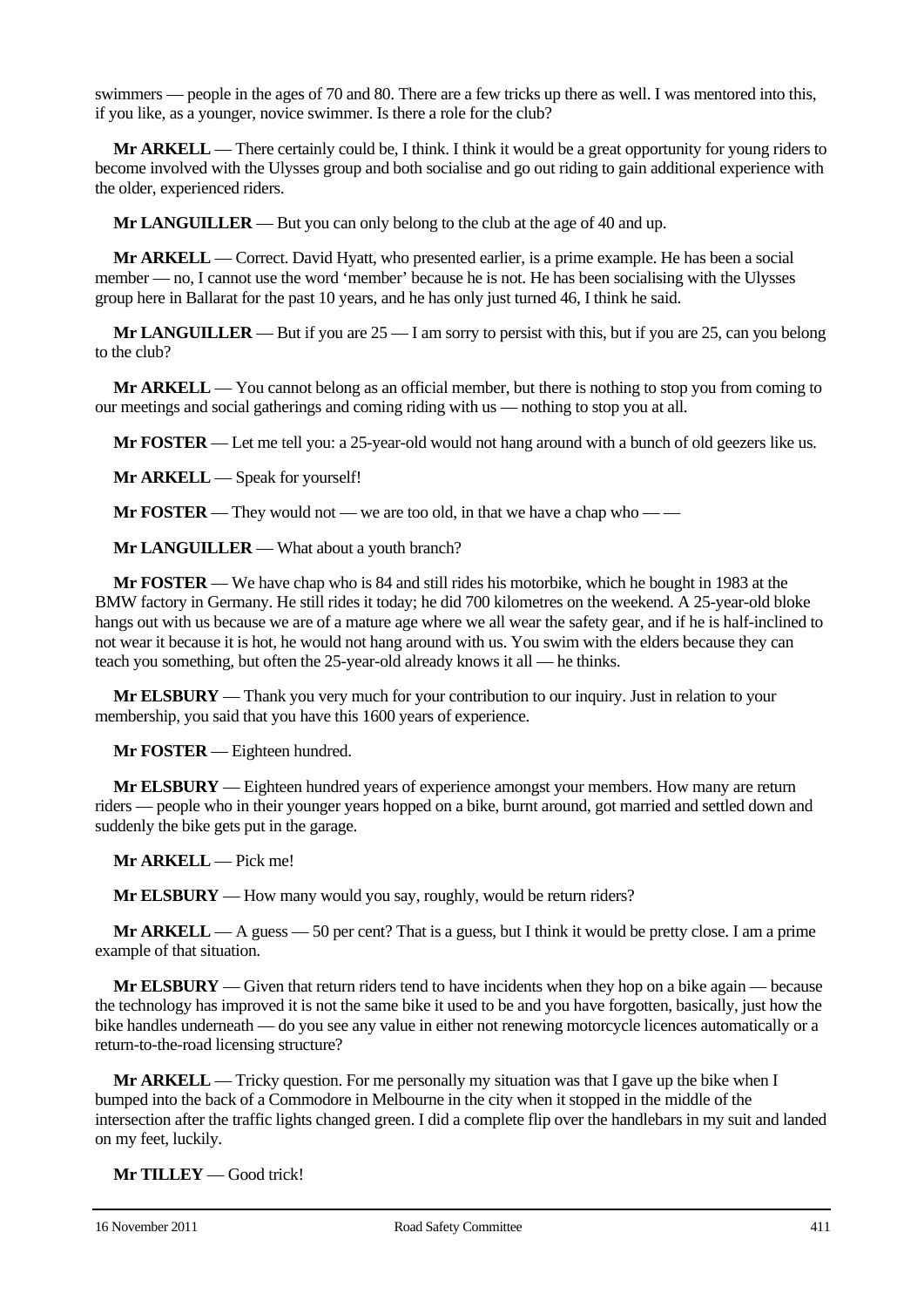**Mr ARKELL** — It was then I decided to put the bike away, sell it and move on, and I got on with my life. Then some 20 years later my wife bought me a Honda Gold Wing for my birthday. I returned to riding. I did not even take that bike for a test ride when I bought it. I took an experienced rider with me who took the bike for a ride and gave me the nod — yea or nay. He also happens to be a MICA paramedic. He and I brought the bike back on the trailer, and I then rode it around locally in my paddock. I ventured out onto the road very gradually and then went straight down to HART and did the intermediate course to revise what I had forgotten. Coming back to your question, do I think it should be mandatory?

**Mr ELSBURY** — Not necessarily mandatory, but what do you think of the idea?

**Mr ARKELL** — I think it is a good idea, personally, and I would strongly recommend it to anyone who was in my situation or a similar situation. I strongly recommend it. Make it mandatory? Ugh! It comes back to choice.

**Mr ELSBURY** — The situation is that you have potentially got Glenn, who goes off and used to ride around on a little Honda, and then in his older years decides, 'You know what? I have always wanted a Harley'. He opens up the throttle and puts it out into some traffic, accidentally of course. He never meant to do it, but puts it on its side as he comes out his driveway. So it is just trying to account for the changes in the way people drive, the amount of traffic around and the changes in the actual bikes themselves. You also mentioned that you have the opinion that younger riders would not want to hang around with you guys because you all wear your safety equipment. Is that a choice or is that something that the club is very stringent on?

**Mr ARKELL** — I do not believe it is a club issue. It is a personal issue.

**Mr FOSTER** — We are wise enough now to do it.

**Mr ARKELL** — Exactly. When my wife bought the Gold Wing, we went down to Melbourne. We were both fitted out with leathers, safety boots and helmets, and I periodically renew my helmet.

**Mr ELSBURY** — Considering that you have got the standards for your helmets and you can just about tell which one is a good helmet just from sheer cost, supposedly that is one way of telling whether or not you have a good helmet — the more you pay for it the better it is supposed to protect?

**Mr FOSTER** — Supposedly.

**Mr ARKELL** — Good theory.

**Mr ELSBURY** — Supposedly. How do you pick your equipment that you go off and buy? How do you pick your boots considering there is no standard by which to really judge?

**Mr ARKELL** — I do not. I try them on and if they are comfortable and it looks solid enough, I am happy with it. There are no issues from a standards perspective. As far as the helmet is concerned, if it meets the Australian standards, I am happy. The cost does not matter. I do not necessarily go for a more expensive helmet. I am putting my trust and faith in the Australian standards sticker.

**Mr ELSBURY** — I am just taking the comments of Elizabeth, who just completed her evidence, who said she had a \$150 helmet and thank God she was not wearing it on the particular day she had her accident. I am wondering why she would have made that statement if it is a helmet that meets the standards.

**Mr ARKELL** — I do not know.

**Mr ELSBURY** — How do you pick your equipment when you go for a burl?

**Mr FOSTER** — This does not specifically have to be me, but motorcyclists do choose their equipment regarding vanity as well. There is style and how good you are going to look and you are not going to look too daggy, et cetera. I am a little bit different in that I have purchased a helmet that has a visor at the top, like a veranda, so that I can ride into a setting sun and not have to ride one-handed because I cannot see. So I have a specific helmet that does have a veranda on it. That makes me a little bit distinctive. I did choose a white one because I thought I would stand out more in traffic, but apart from that I chose it for the veranda and the safety aspect because it is a rather expensive helmet.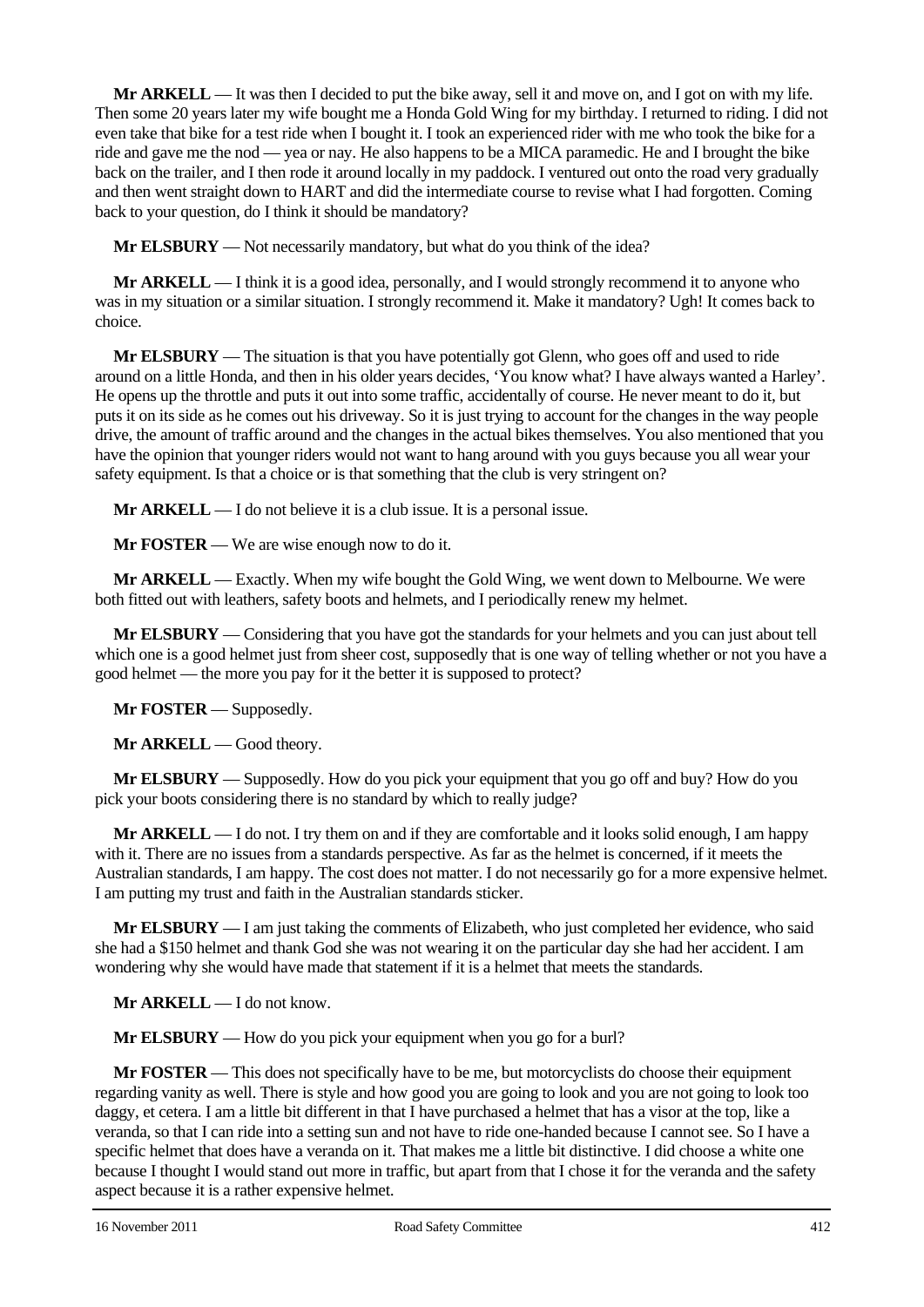**Mr LANGUILLER** — How much was that?

**Mr FOSTER** — It was a \$900 helmet. Someone said to me if you have got a \$20 head, buy a \$20 helmet.

**Mr ARKELL** — I must have a \$200 head!

**Mr FOSTER** — I could not get a veranda for less.

**Mr TILLEY** — I had a question about protective clothing, but I think we have pretty well covered that. I just want to cover one point. You were talking about off-road in your contribution. What I understand as a licensed motorcyclist — and I have ridden motorcycles off-road — is that a lot of our roads are also unsealed. That is specifically what this inquiry is talking about — the state parks and the state forests — so the same road laws apply to those conditions. It is not as if we are talking about bush bashing, motocross and those sorts of things. We are specifically talking about off-road riding, which occurs principally through all of our state parks and forests. Do you know of any of your club members participating in forest riding in state parks and those sorts of activities as well?

**Mr FOSTER** — Not at our age.

**Mr ARKELL** — Most of our guys would not be seen dead on a motocross.

**Mr FOSTER** — When you say the roads in the parks, you are not talking about bush bashing?

**Mr TILLEY** — No. We are specifically talking about what, under the existing statutes or legislation, are roads.

**Mr ARKELL** — As I said earlier, I travel on the dirt road for  $2\frac{1}{2}$  kilometres to get out onto the bitumen. I know a little bit about off-road riding, I guess. A Gold Wing is very heavy to pick up if I drop it in the dirt.

**Mr FOSTER** — Can I just make a comment?

#### **Mr TILLEY** — Sure.

**Mr FOSTER** — The sergeant was speaking this morning about trying to catch the motorcyclists before they actually head into the forests. The Ballan-Blackwood Road is a nice winding road and motorcyclists love it in on the weekends. Off to the side in a couple of spots there are clearings and you will see, every weekend, the utes and cars there with trailers on them and the motorcycles sitting on the back, and they are about to take them off and head into the bush. The first thing I think about is I would not want to have a house anywhere near that area because all you would hear would be very loud mosquitoes buzzing all weekend and it would drive you crazy. The sergeant and the police officer, the two men in the car, roll up there to nab someone before they go into the bush. If they get two people, they will be lucky because the people arrive at that place all day. They come from other places and say, 'We are finished there; let's go to the new place'. If they catch 2, they are going to miss 50, or they going to miss 80. Who knows how many? And they come from everywhere. They come from Melbourne just to ride in the bush because modern technology makes the bike like a rocket. It handles beautifully and they can go like Luke Skywalker on one of those rocket-propelled things.

**Mr ARKELL** — Where I live, Platts Road, it is a dead-end road for want of a better term. It goes into the back of the state forests behind Buninyong. Every weekend there are a couple of bikes that will go past. Luckily they do not stay around in our area. They go past and we never see them again, or they will come out and we never see them again. So they are not quite as annoying as that, but — —

**Mr TILLEY** — But they are there.

## **Mr ARKELL** — Yes.

**Mr FOSTER** — But if you think that riding on roads in the bush is different from bush bashing, I am just wondering whether it is not, because if you have one of those dirt bikes that is meant to go off-road, you do not want to ride it on a dirt road. You want to ride on a dirt track and play with the trees. You want to ride it on a dirt track and play with it. You want to see if you can go round the corner as fast as a bullet, and that is the thrill of it all. It is part of motorcycling, another part, but it is part of it.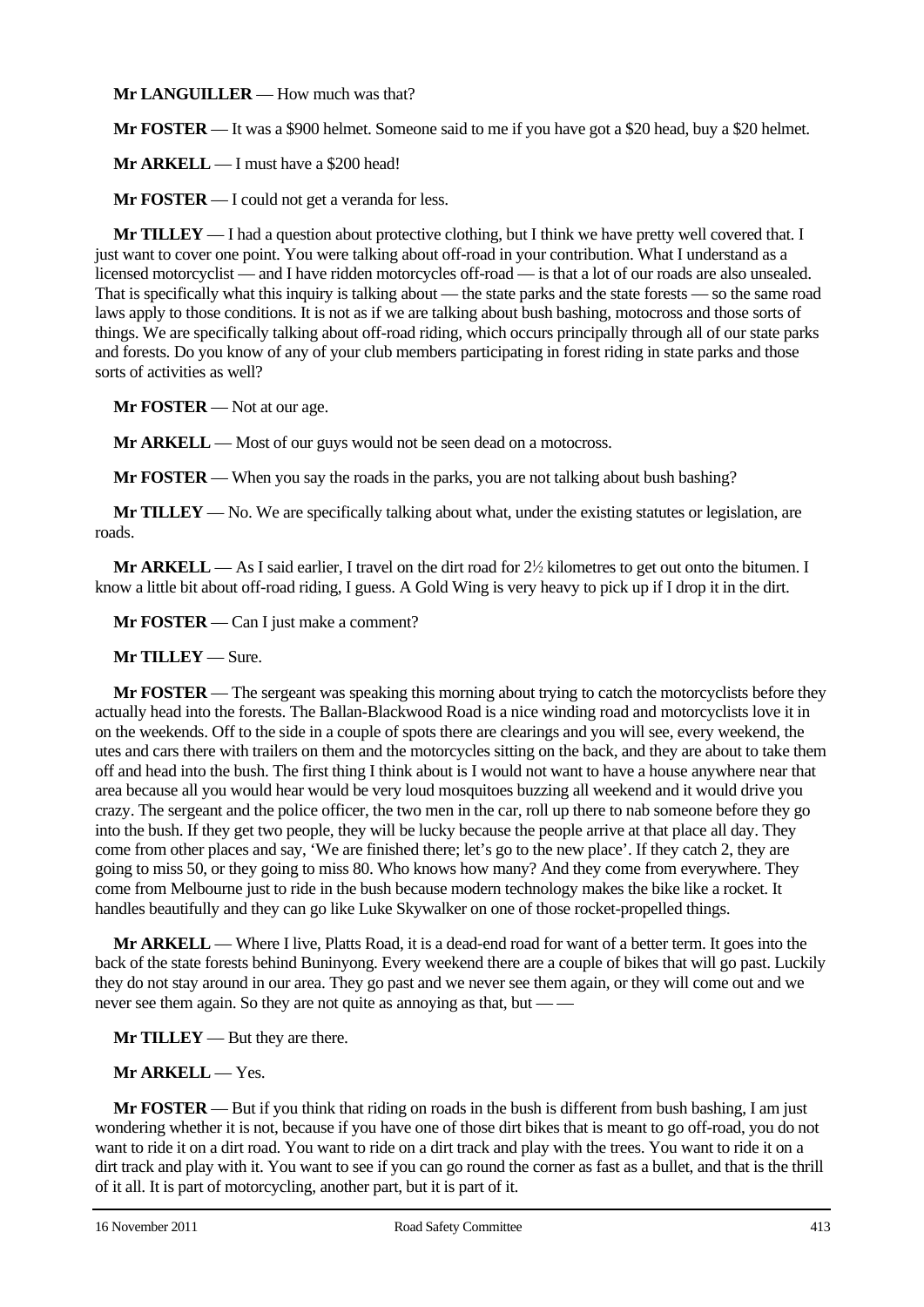## **Mr TILLEY** — Sure.

**The CHAIR** — Gentlemen, it may be going over some old material, but there are a couple of things actually. One, Eric, we require your name and address for Hansard purposes.

**Mr FOSTER** — Eric Foster, Post Office Box 634W, Ballarat West 3350.

**The CHAIR** — It might be just of general interest to have your vocational roles prior to your transition to the Ulysses motorcycle club and your role or office-bearer positions in the club.

**Mr FOSTER** — I am vice-president and a welfare officer.

**Mr ARKELL** — I am the webmaster; I do the IT side of it.

**The CHAIR** — Mr Arkell, what has been your prior vocational journey?

**Mr ARKELL** — I started my working career as a police officer in police cadets in a very early lifetime, moved into the former Public Transport Corporation where I worked for nearly 20 years, and most recently have just finished with IBM for the last 16 years. I now like to call myself semi-retired, but I still am doing some IT work.

**The CHAIR** — Including your webmaster work?

**Mr ARKELL** — Yes. I have several volunteer webmaster jobs.

**The CHAIR** — Thank you. Mr Foster?

**Mr FOSTER** — I started my working life as a newspaper reporter and left the city and spent 30 years as a fruit grower north of Swan Hill, and three years ago retired to the Ballarat district to enjoy motorcycling.

**The CHAIR** — I think you have probably already covered it, but I am interested in any distilled summary of key outcomes that you would like to see as a result of this inquiry.

**Mr ARKELL** — More promotional activities around driver and rider awareness, and awareness is a very broad term. It is not just being aware of the fly that is on your windscreen, but awareness of everything around you. It has been said before today — and David Hyatt quite eloquently put it again today — that a motorcyclist is far more aware of his or her surroundings compared to the average car driver.

**Mr LANGUILLER** — I am just beginning to think, if I may, that the problem with the inquiry, if you know what I mean, is that we are able to communicate with those that belong to clubs and with structured and organised communities. There are, as I understand it, about 300 000 licensed riders, so there are probably more than that out there. You may be part of a club with 30 000 members, but the difficulty is how do we and government agencies engage with the other mob, if I may say that, that does not belong to a club, that is not structured, that has not come before this inquiry and made submissions? What advice would you give us? How do we and how do you engage with the majority out there who are not members of clubs when they, if I may say, in my very short period of time with the parliamentary Road Safety Committee, are kind of the problem, if you know what I mean? They are the ones that we need to get through to in terms of protective gear, riding safely, appropriate speed, recognition of all challenges, being cognisant and aware of the dangers and so on and so forth. More and more I get the sense that you are not the problem, if you know what I mean; it is the others. What recommendations and advice can you provide to this committee in terms of engagement with that other group, which is very large and very significant, let alone the off-rider ones, unlicensed and so on.

**Mr ARKELL** — Advertising campaigns have been brilliant in the past in my view for the TAC ads, particularly the program of rider apparel and gear. That was a great program and it really brought it home, even to me, who predominantly wears leathers. In fact now I always wear leathers, and if it is too hot for leathers, I do not ride. So more of that; engaging any potential riders as well as current riders, motorcycle enthusiasts. In addition to that — and I am not sure how you would go about it — getting involved with or getting in touch with a collection of the groups that come together at least will give you some engagement on other motorcyclists other than the primary collective. I am assuming that Ulysses would be the primary collective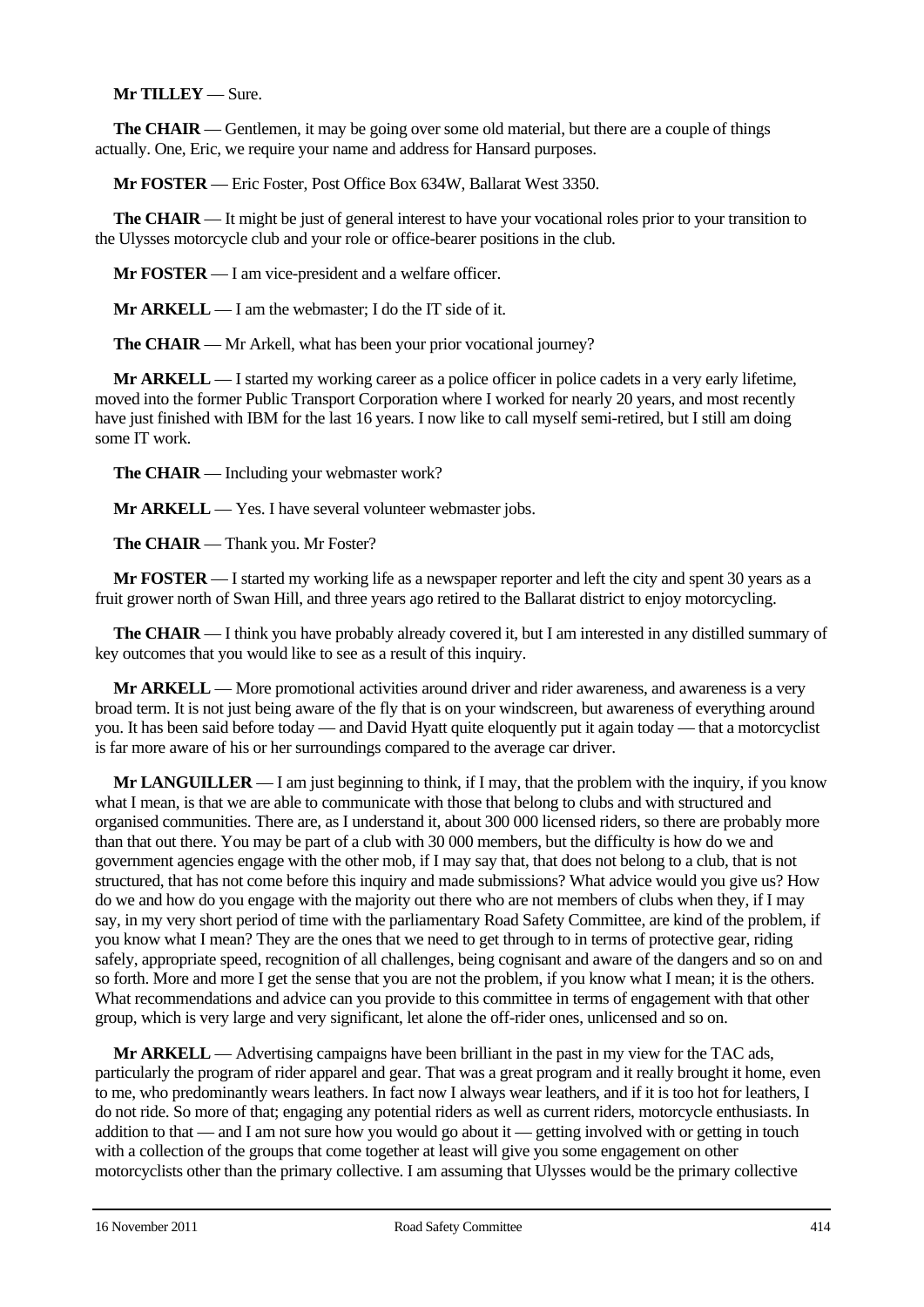here in Australia at least, but yes, there are other rider groups and I can only suggest trying to get in touch with those groups, finding those groups and trying to  $-\frac{1}{x}$ 

**Mr LANGUILLER** — You appreciate the challenge in terms of — —

**Mr ARKELL** — Absolutely.

**Mr LANGUILLER** — You were suggesting earlier that the younger riders would not want to engage with you. How much would they want to engage with me wearing a suit, a tie and cuff links?

**Mr FOSTER** — Some of them wear suits. In our field, unlike you, we see the problem as being the car drivers. Now I know in your field you see the problem as the car drivers and the motorcyclists, and you are trying to find some solutions for the young motorcyclists who will not take any advice and cause accidents to themselves and others. To us in staying alive on the road, our biggest problem is dealing with car drivers who are not aware. We are forced to be aware because we love motorcycling. One of the questions that you asked David Hyatt was, 'Why do you ride a motorcycle?', and he gave you an answer that said, 'I have to ride a motorcycle'. There is something about motorcycling that triggers something in your brain to make you feel more alive, make you feel that life is better. At the same time when motorcycling with your visor up on your helmet, you smell things that you do not smell in a car. You can smell the cigarette smoke of someone on the corner, or you can smell the perfume on the woman walking down the road as you ride past. You feel the texture of the road through the tyres on the motorbike.

**Mr ARKELL** — There is nothing better than the spring air!

**Mr FOSTER** — If you ride past someone who has mowed their lawn, you get the smell of cut lawn. All those things are constantly bombarding you, and something in you says, 'This is life at its highest'. It is a heightened awareness. Now we have to keep extending that to take into account the cars because they are all out to kill you. It is just that some of them do not know it. There are those that just drive and never look in their rear vision mirror. There are four of them in the car and they are coming back from bowls and they are excited about what happened with the day — they are the obvious ones. It is the ones that are unpredictable that you have to try and work out to be in a position that is going to not cause yourself some grief. My point is that we do not think about the problem motorcyclists; we think about the problem car drivers. But awareness is the biggest single issue. If car drivers were more aware of motorcyclists, our job would be so much easier. If you can make motorists understand why we ride motorcycles, maybe that will make them more aware of us. I do not know.

**Mr ARKELL** — If I can just make a quick comment and quote from the current November issue of *Riding On* magazine, which is the quarterly magazine put out by the Ulysses group to all its members. The *Riding On* magazine has done a new member profile. It refers to:

… member Ashley Schaeffer #60003.

It goes through a series of typical questions to a new member: how old are you, what do you do, what bike do you ride and so on. The final question posed to Ashley is:

Has riding ever taught you a lesson; if so, what was it?

His answer is:

The best thing that I have learnt from riding is to be more aware of vehicles, road conditions and surroundings.

It could not have been published at a more convenient time for this session. I just thought that was worth mentioning as well.

**The CHAIR** — Mr Foster, what bike do you ride?

**Mr FOSTER** — I ride a BMW 1200, which is a largish bike.

**The CHAIR** — Is it possible to experience life at its highest on a 50 cc moped when you can still smell the perfume, the spring air and the feel of the road?

**Mr ARKELL** — Absolutely. You would probably smell a lot more.